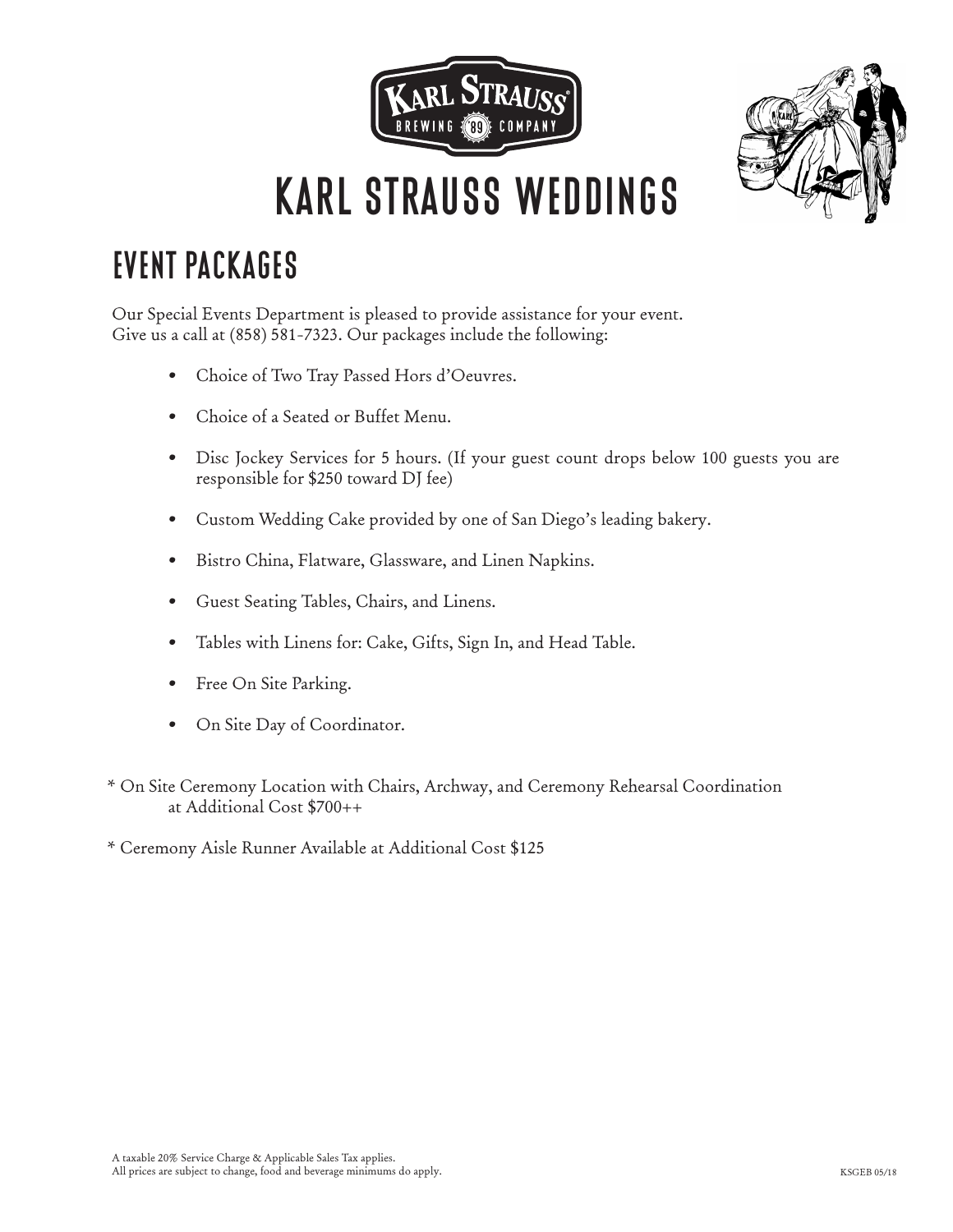



# **TIME**

Saturday Day Events begin at 11:00 a.m., must end by 4:00 p.m., and have a \$6500++ minimum\*. Saturday Evening Events begin at 6:00 p.m., must end by Midnight, and have a \$8200++ in food only minimum\*. Sunday Evening Events begin at 6:00 p.m., must end by 11:00 p.m., and have a \$6500++ minimum\*.

\* Service charge of 20% and current sales tax are in addition to the price quoted.

The Special Events Manager must make any special arrangements regarding changes in times prior to your event. You may arrive one half hour prior to your scheduled event time for photos. If guests arrive prior to the event you will be charged an additional \$250 per hour.

# **BEVERAGE SERVICE**

Karl Strauss Brewing Company features superb handcrafted beers and a distinguished list of wines and sparkling wines.

Please note: Due to California State Law, absolutely no outside alcoholic beverages may be brought onto the premises. All guests must be able to produce a valid form of identification verifying that they are of legal age in order to drink alcoholic beverages. A \$500 fine will be added to host's final bill if any outside alcohol is brought onto the premises - this violates our ABC License.

# **GUARANTEE**

A final guest count for your event is required 8 business days in advance. If you do not meet your minimum food expenditure the difference, or unmet minimum will be charged as a facility fee.

# **DEPOSIT and PAYMENT**

A non-refundable and non-transferable deposit of \$1500 applied toward the balance of your event and a signed contract is required to confirm your event. The balance is due 3 business days prior to the event in the form of a cashier's check or credit card. (Prices do not include a taxable service charge and applicable California State Sales Tax) Should you cancel your event, your deposit is non-refundable.

# **SPECIALTY MEALS**

We have children, vendor, vegetarian, vegan, and gluten-free meals available.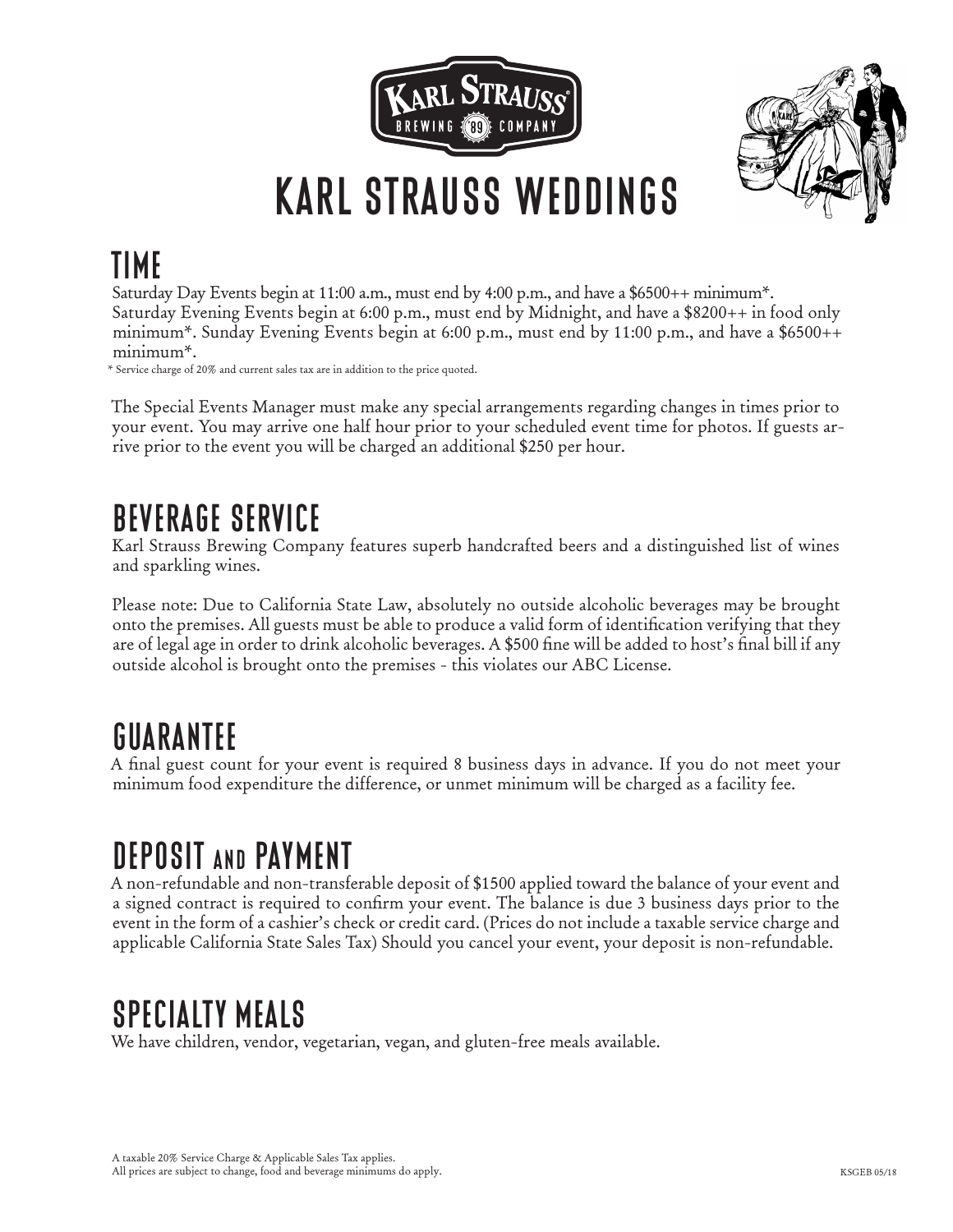



# **HORS D'OEUVRES OPTIONS - SELECT 2**

**BRUSCHETTA on GARLIC CROSTINI**

**DUCK FAT PRETZEL BITES**

**SHRIMP COCKTAIL**

**CRISPY SHRIMP and JALAPENOS**

**BEER SAUSAGES**

**FIRECRACKER CHICKEN TENDERS with SPICY SOY GINGER GLAZE**

**SESAME CHICKEN with THAI RED CURRY SAUCE**

**AHI WONTON**

**CRISPY TOFU with SWEET CHILI GLAZE**

**ASSORTED CHEESE and FRESH VEGETABLE DISPLAY**

**SLICED SEASONAL FRUIT DISPLAY**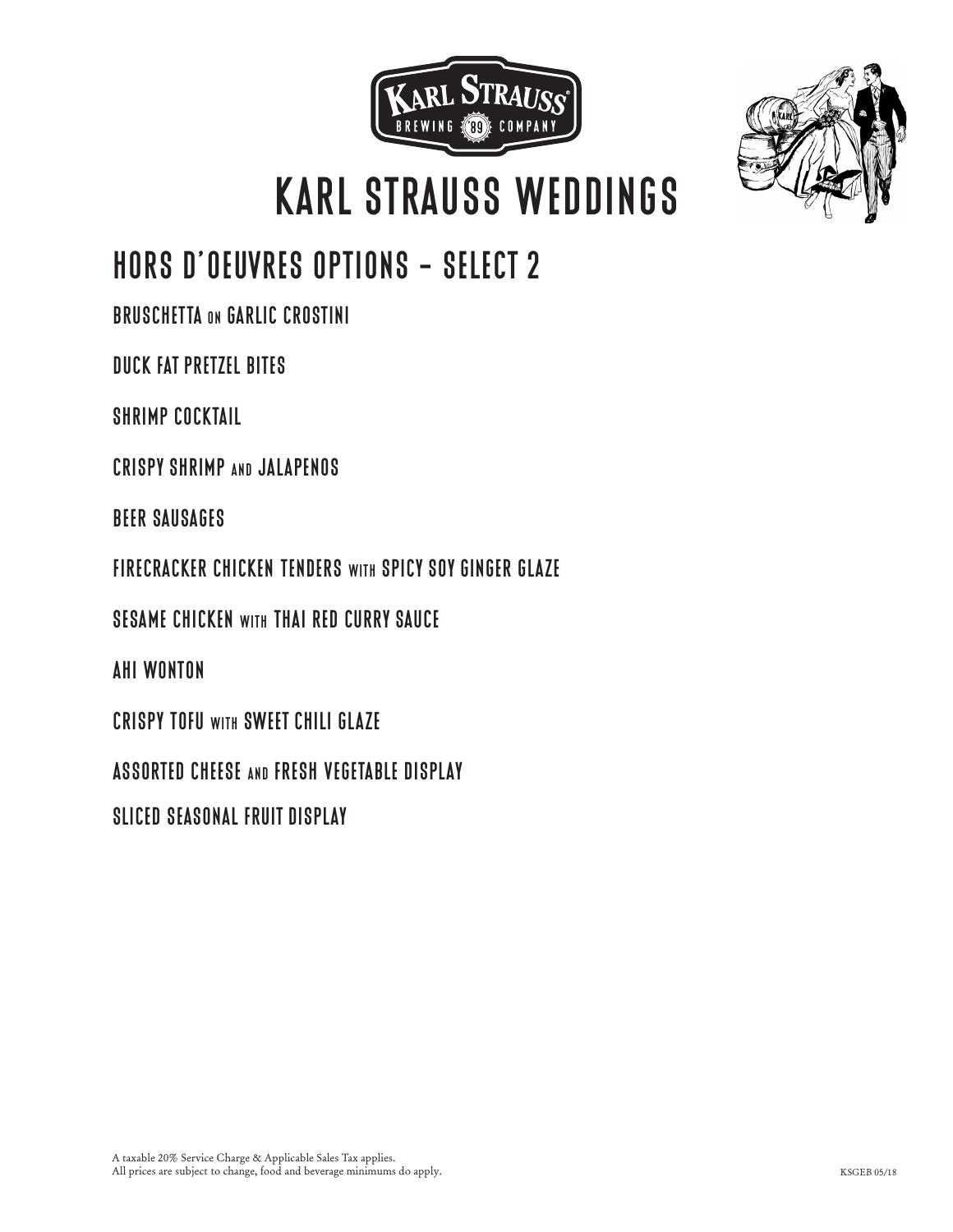



## **THE BREWMASTER SEATED MENU** See Entrée for Package Pricing

## **SALAD - SELECT 1**

**CAESAR SALAD** Fresh Romaine, Croutons, Parmesan, Caesar Dressing

**CHOPPED GREEK SALAD** Romaine, Organic Mixed Greens, Cucumber, Tomato, Red Onion, Roasted Red Peppers, Feta, Kalamata Olives, Basil, Crispy Garbanzo Beans, And Greek Dressing

**MIXED GREENS** Gorgonzola Cheese, Toasted Almonds, Tomatoes, Raspberry Hefeweizen Balsamic Vinaigrette Dressing

## **ENTRÉE - SELECT 1**

**PRIME TOP SIRLOIN** \$90 per person<br>Served with Sautéed Mushroom Wreck Alley Gravy, Garlic Whipped Red Potatoes, Seasonal Vegetables

**BEER BRINED PORK CHOPS** \$85 per person Grilled Bone in Chops Brined in Red Trolley Ale, Garlic Mashed Red Potatoes, Sautéed Green Beans, Broccoli, Firecracker Sauce, Spicy Mustard Sauce

**GINGER CRUSTED SALMON** \$85 per person Sustainably-Farmed Norwegian Salmon Topped With Ginger-Panko Crust, Green Beans, Avocado, Steamed Broccoli, And Firecracker Sauce

**LEMON HEF CHICKEN** \$82 per person Pan Roasted Chicken Breast, Windansea Wheat Fresh Lemon Sauce, Garlic Artichoke Hearts, Capers, Garlic Mashed Red Potatoes, Steamed Broccoli

**DUAL ENTRÉE #1: PRIME TOP SIRLOIN and PANKO CRUSTED SHRIMP** \$88 per person Top Sirloin With Mushroom, Wreck Alley Gravy, And Panko Crusted Shrimp Served With Garlic Mashed Potatoes And Seasonal Vegetables

**DUAL ENTRÉE #2: BEER-BRINED CHOP AND GINGER CRUSTED SALMON FILET** \$86 per person<br>Grilled Bone-In Chop Brined In Red Trolley Ale And Ginger Crusted Salmon With A Firecracker Sauce<br>Served With Garlic Mashed Potatoes And Sea

**DUAL ENTRÉE #3: LEMON HEF CHICKEN AND PANKO CRUSTED SHRIMP** \$84 per person<br>Pan Roasted Chicken Breast, Windansea Wheat Fresh Lemon Sauce, And Panko Crusted Shrimp Served With<br>Quinoa Rice And Seasonal Vegetables

Dinner Rolls and Butter Coffee, Decaffeinated Coffee, Hot and Iced Tea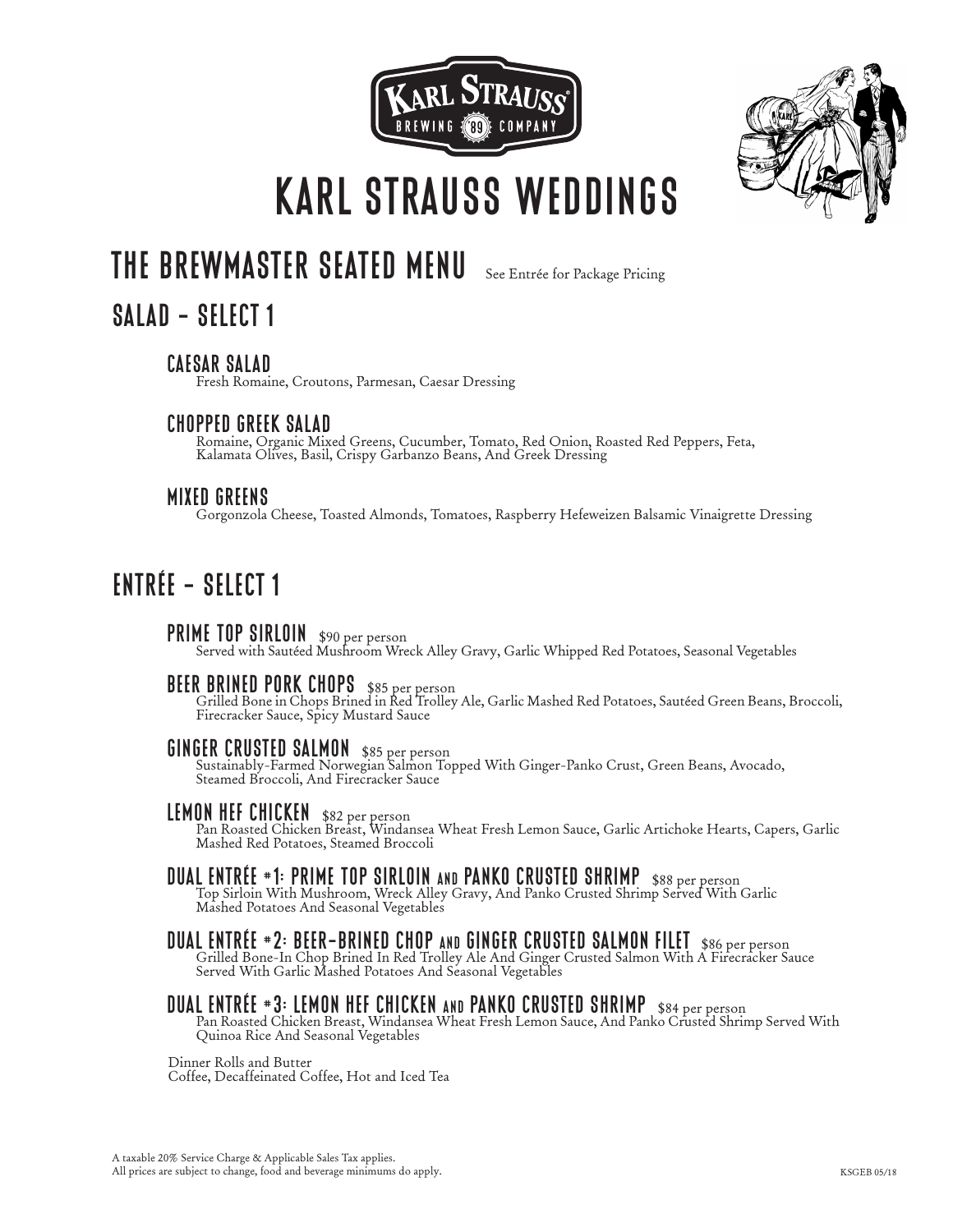



## **THE BREW KETTLE BUFFET** \$93 per person

## **SALAD - SELECT 2**

### **CAESAR SALAD**

Fresh Romaine, Croutons, Parmesan, Caesar Dressing

### **CHOPPED GREEK SALAD**

 Romaine, Organic Mixed Greens, Cucumber, Tomato, Red Onion, Roasted Red Peppers, Feta, Kalamata Olives, Basil, Crispy Garbanzo Beans, And Greek Dressing

#### **MIXED GREENS**

Gorgonzola Cheese, Toasted Almonds, Tomatoes, Raspberry Hefeweizen Balsamic Vinaigrette Dressing

## **ENTRÉE - SELECT 2**

### **LEMON HEF CHICKEN**

 Pan Roasted Chicken Breast, Windansea Wheat Hefeweizen Fresh Lemon Sauce, Garlic Artichoke Hearts, Capers, Tomatoes, and Basil

#### **GRILLED MARINATED LONDON BROIL\***

Slow Roasted London Broil Marinated with Ginger, Garlic, and Soy Sauce

#### **MAC ON TAP**

 Large Elbow Noodles, Cheese Sauce, Parmesan Breadcrumb Topping With Chicken \$2 per person Beer Brined Bacon \$2 per person

### **GINGER CRUSTED SALMON**

 Sustainably-Farmed Norwegian Salmon Topped With Ginger-Panko Crust, Green Beans, Avocado, Steamed Broccoli, And Firecracker Sauce

### **PESTO CHICKEN PASTA**

Linguine, Creamy Spicy Tomato Sauce, Mushrooms, Roasted Red Peppers, Spinach, Parmesan, Feta, Arugula Pesto

## **ACCOMPANIMENTS - SELECT 2**

Creamy Garlic Mashed Potatoes Fresh Seasonal Vegetables Quinoa Rice

Dinner Rolls & Butter (included in buffet)

Coffee, Decaffeinated Coffee, Hot and Iced Tea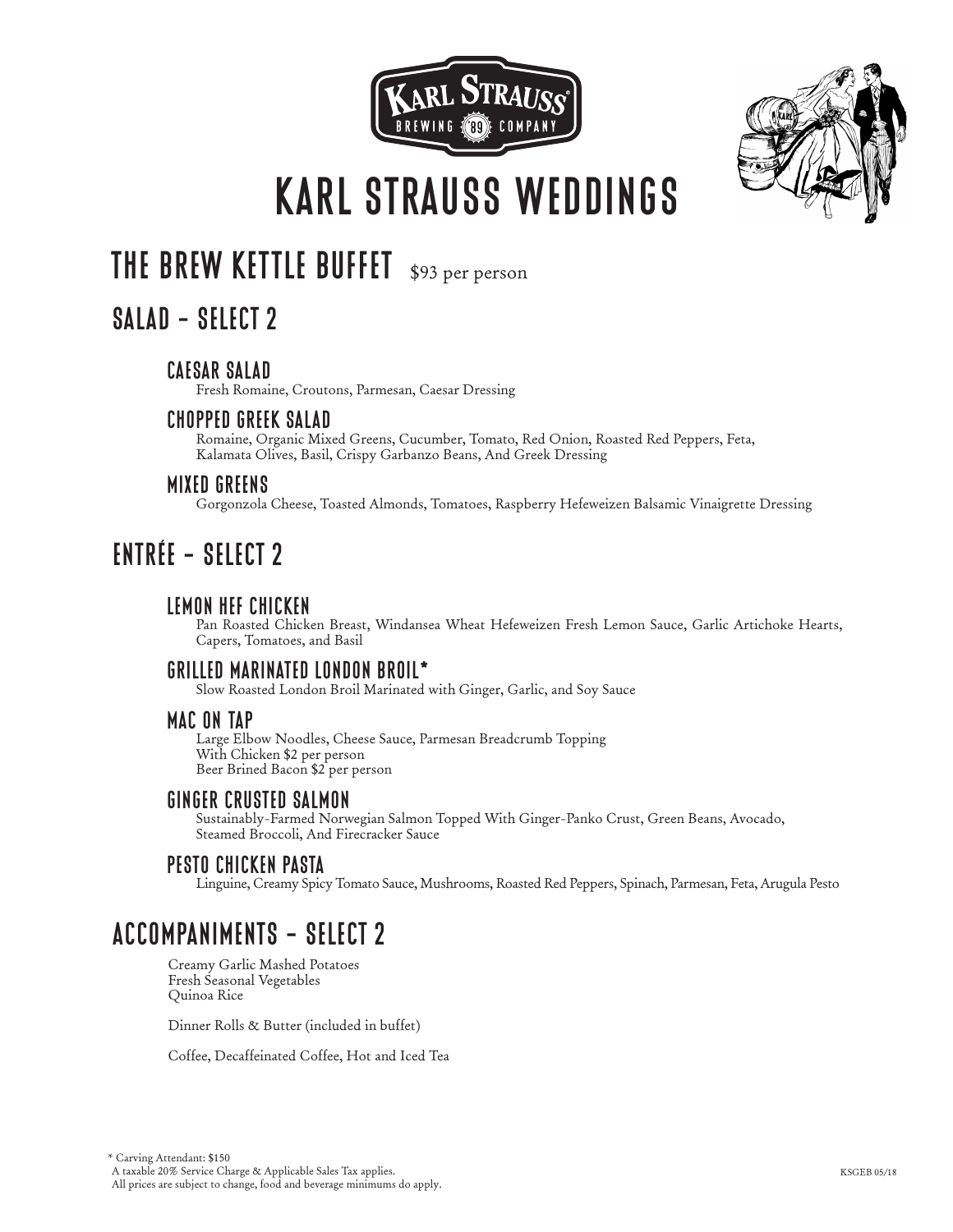



# **BEVERAGE SERVICES**

### **UNLIMITED BEER and WINE SERVICE**

\$33.00 per person – 5 hours Unlimited Service A Selection of Karl Strauss Handcrafted Beers on Tap, House Wine, Soft Drinks, Juice, Sparkling Water, Coffee, and Hot Tea Includes champagne toast

### **HOSTED BAR/RUNNING A TAB**

Bar Bill to be Paid at the End of the Event

\$7 Handcrafted Beer \$8 House Wine \$3 Soft Drink or Juice or Mineral Water

### **WINE SERVICE DURING DINNER**

Mondavi Chardonnay, Cabernet, or Merlot \$35.00 per bottle

### **NO HOST/CASH AND CARRY**

\$500 bartender fee will apply

### **CHAMPAGNE TOAST**

\$2.50 per person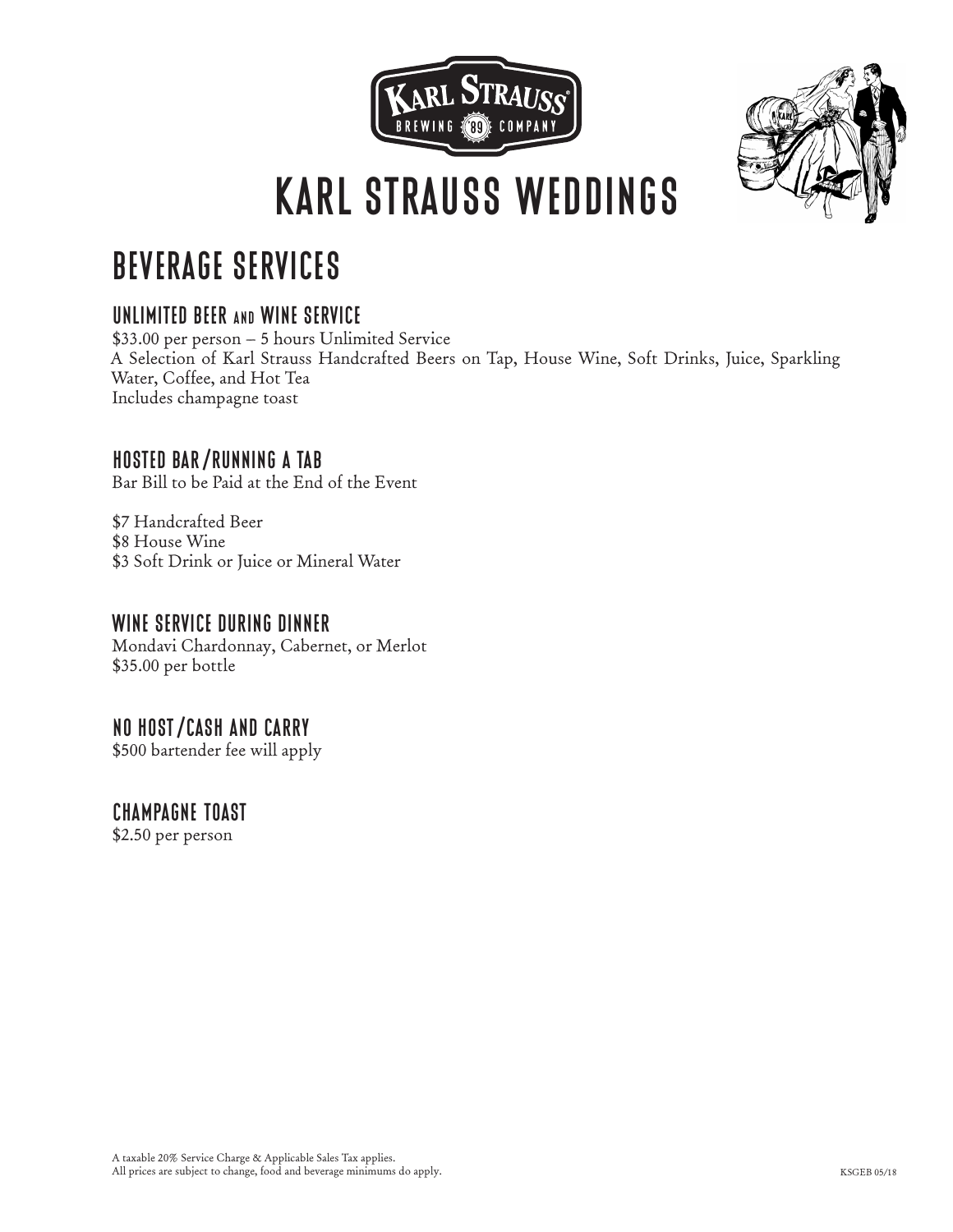



# **ADDITIONAL RECPETION HORS D'OEUVRES**

(All appetizer platters have 50 pieces unless otherwise noted)

**BRUSCHETTA ON GARLIC CROSTINI**

\$80.00++/platter

**DUCK FAT PRETZEL BITES** \$80.00++/platter

**SESAME CHICKEN with THAI RED CURRY SAUCE** \$85.00++/platter

**FIRECRACKER CHICKEN TENDERS with SPICY SOY GINGER GLAZE** \$100.00++/platter

**AHI WONTON** \$100.00++/platter

**CRISPY SHRIMP and JALAPEÑOS** \$150.00/platter

**SHRIMP COCKTAIL** \$175.00++/platter

**BEER SAUSAGES** \$80.00++/platter

**CRISPY TOFU with SWEET CHILI GLAZE** \$80.00++/platter

**\*SLICED SEASONAL FRUIT DISPLAY** \$85.00++/display (Serves 35 guests)

**\*CHEESE and VEGETABLE DISPLAY**  $$100.00++/display$ (Serves 35 guests)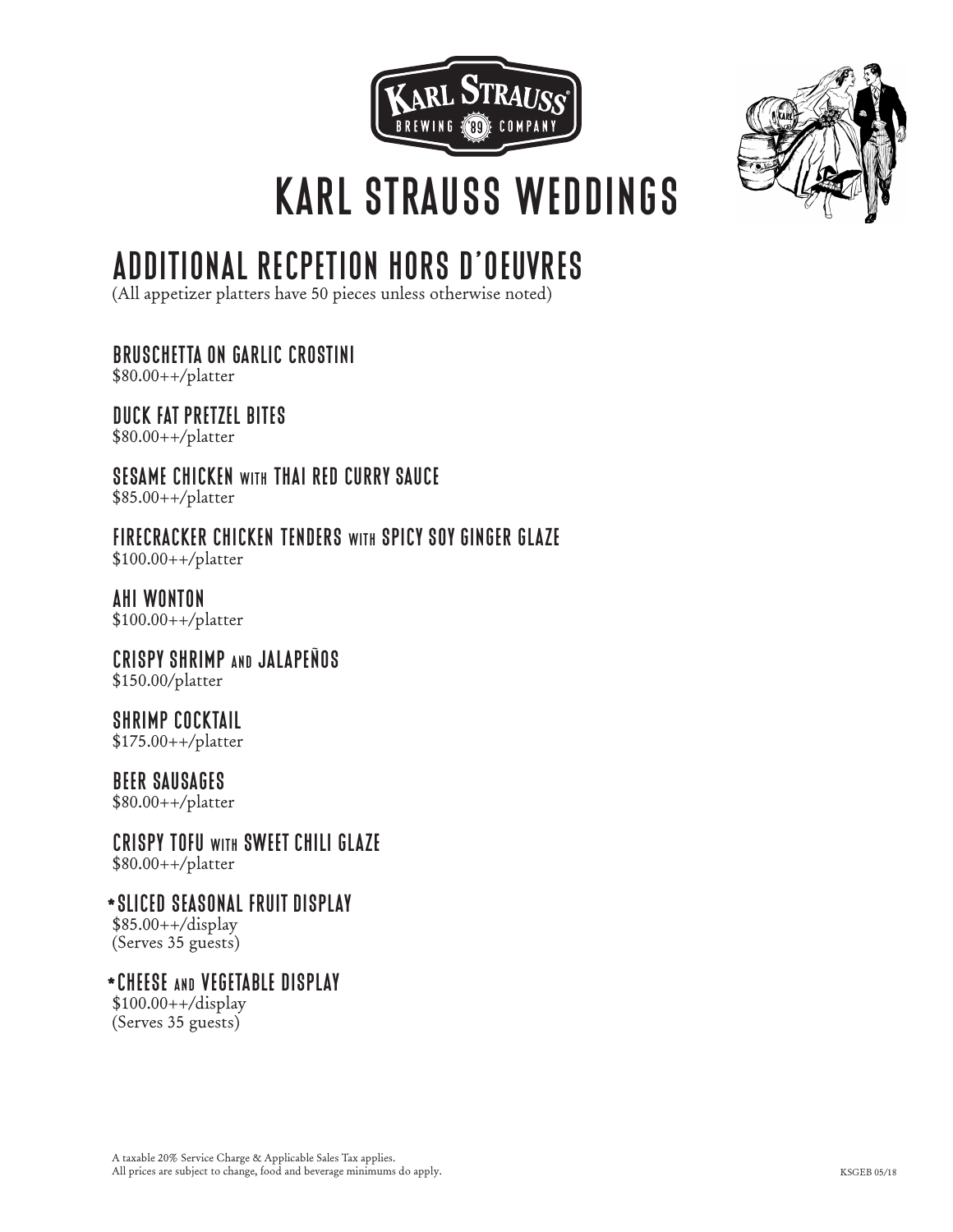



# **LATE NIGHT APPETIZER PLATTERS**

All platters serve approximately 20 ppl

**FRESH VEGETABLE CRUDITE**

\$75.00 per platter

**TOMATO BRUSCHETTA**

\$75.00 per platter

**BEER PRETZELS** \$75.00 per platter

**BONELESS CHICKEN TENDERS BUFFALO STYLE** \$75.00 per platter

**SPICY HUMMUS and FLAT BREAD**

\$75.00 per platter

**CRISPY BRUSSELS SPROUTS**

\$75.00 per platter

**CRISPY SHRIMP and JALAPEÑOS** \$75.00 per platter

**BREWERY FRIES** 

\$75.00 per platter

**AHI POKE**

\$75.00 per platter

**CHILI LIME SWEET POTATO FRIES**

\$75.00 per platter

## **WARM CHOCOLATE CHIP COOKIES and MILK**

\$75.00 per platter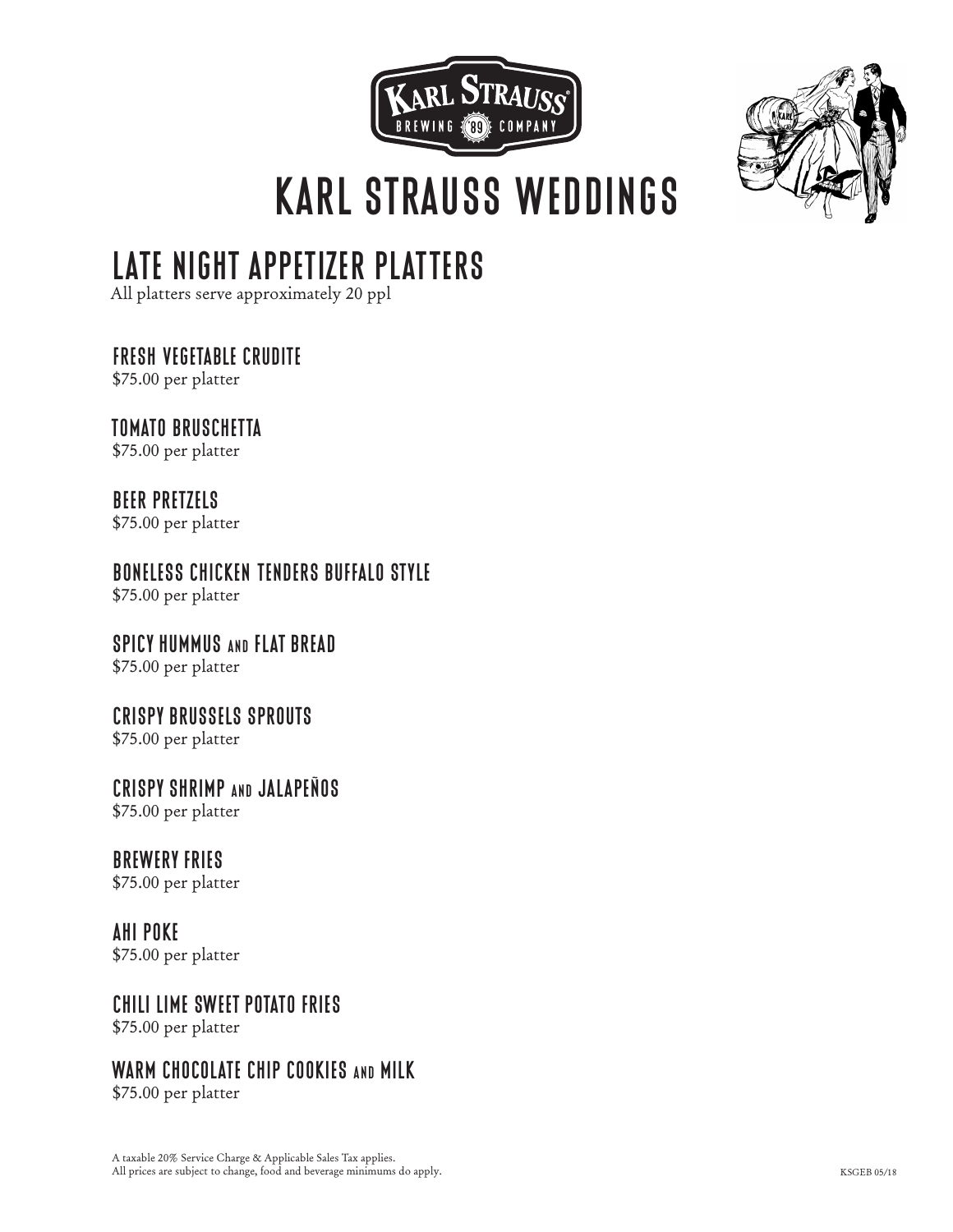



# **ADDITIONAL SERVICES/ENHANCEMENTS**

- **• USE OF TV'S IN RESTAURANT (9 TOTAL) \$200**
- **• ADDITIONAL HOUR FOR DJ \$125**
- **• KARAOKE \$125**
- **• DANCE FLOOR LIGHTING \$125**
- **• ROOM UP LIGHTING \$125**
- **• MONOGRAM/LOGO PROJECTION \$250**